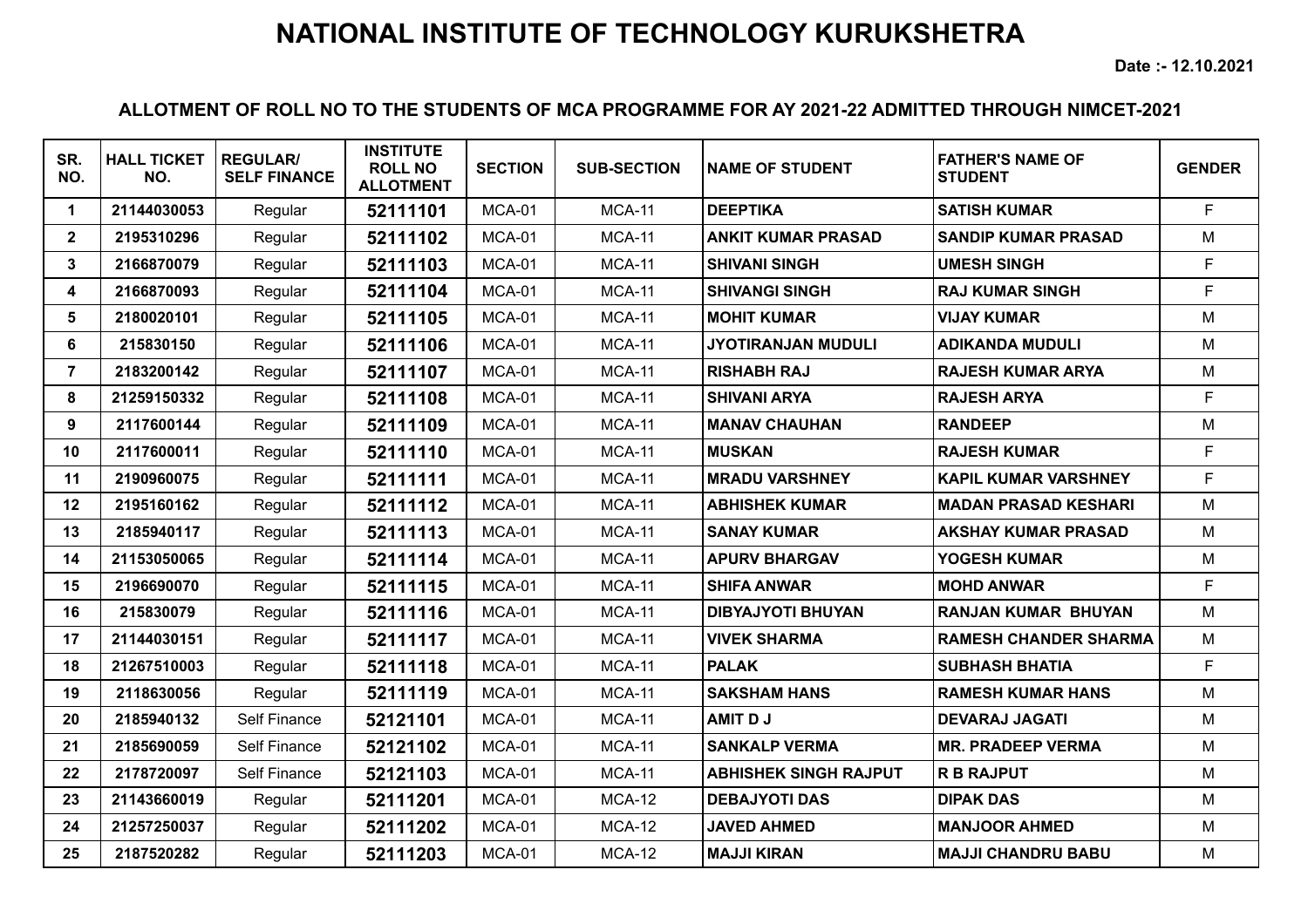**Date :- 12.10.2021**

| SR.<br>NO. | <b>HALL TICKET</b><br>NO. | <b>REGULAR/</b><br><b>SELF FINANCE</b> | <b>INSTITUTE</b><br><b>ROLL NO</b><br><b>ALLOTMENT</b> | <b>SECTION</b> | <b>SUB-SECTION</b> | <b>NAME OF STUDENT</b>      | <b>FATHER'S NAME OF</b><br><b>STUDENT</b> | <b>GENDER</b> |
|------------|---------------------------|----------------------------------------|--------------------------------------------------------|----------------|--------------------|-----------------------------|-------------------------------------------|---------------|
| 26         | 2183890059                | Regular                                | 52111204                                               | MCA-01         | $MCA-12$           | <b>DEEPAK SHARMA</b>        | <b>SURYA PRAKASH SHARMA</b>               | M             |
| 27         | 2177330084                | Regular                                | 52111205                                               | MCA-01         | <b>MCA-12</b>      | <b>DIVYANSHU RAJPUT</b>     | <b>JITENDRA KUMAR</b>                     | M             |
| 28         | 2183900087                | Regular                                | 52111206                                               | MCA-01         | <b>MCA-12</b>      | <b>CHETAN NANDWAL</b>       | <b>KARANBIR SINGH</b>                     | M             |
| 29         | 2196370046                | Regular                                | 52111207                                               | MCA-01         | <b>MCA-12</b>      | <b>NIRMAL SCARIA</b>        | <b>SCARIA P.T</b>                         | M             |
| 30         | 2134690077                | Regular                                | 52111208                                               | MCA-01         | $MCA-12$           | <b>ABHISHEK JAISWAL</b>     | <b>VIJAY JAISWAL</b>                      | M             |
| 31         | 2195160025                | Regular                                | 52111209                                               | MCA-01         | $MCA-12$           | <b>ADARSH KUMAR VIMAL</b>   | <b>VIMLESH KUMAR SINGH</b>                | M             |
| 32         | 2196690064                | Regular                                | 52111210                                               | MCA-01         | <b>MCA-12</b>      | <b>ANURAG YADAV</b>         | <b>MR. AJAY KUMAR YADAV</b>               | M             |
| 33         | 2190960010                | Regular                                | 52111211                                               | MCA-01         | <b>MCA-12</b>      | <b>CHAITALI SATIJA</b>      | <b>PARVEEN KUMAR SATIJA</b>               | F.            |
| 34         | 2178720073                | Regular                                | 52111212                                               | MCA-01         | <b>MCA-12</b>      | <b>ROHIT DIXIT</b>          | <b>SARVESH DIXIT</b>                      | M             |
| 35         | 2187520184                | Regular                                | 52111213                                               | MCA-01         | $MCA-12$           | <b>JHANSI MAHATO</b>        | <b>BIRENDAR KUMAR MAHATO</b>              | F.            |
| 36         | 2178720086                | <b>Self Finance</b>                    | 52121201                                               | MCA-01         | $MCA-12$           | <b>AMAN KUMAR SARRAF</b>    | <b>AWADHESH KUMAR SARRAF</b>              | M             |
| 37         | 2134690120                | <b>Self Finance</b>                    | 52121202                                               | MCA-01         | <b>MCA-12</b>      | <b>AJAY KUSUM</b>           | <b>D C KUSUM</b>                          | M             |
| 38         | 2187650185                | Self Finance                           | 52121203                                               | MCA-01         | $MCA-12$           | <b>ANURAG SINGH</b>         | <b>AVDHESH KUMAR SINGH</b>                | M             |
| 39         | 21259150074               | <b>Self Finance</b>                    | 52121204                                               | MCA-01         | <b>MCA-12</b>      | <b>AMAN WAKADE</b>          | <b>RAJESH WAKADE</b>                      | M             |
| 40         | 2187520063                | Self Finance                           | 52121205                                               | MCA-01         | <b>MCA-12</b>      | <b>PUSHKAR RAVI JOSHI</b>   | <b>RAVI RAMRAO JOSHI</b>                  | M             |
| 41         | 2150640007                | <b>Self Finance</b>                    | 52121206                                               | MCA-01         | <b>MCA-12</b>      | <b>RAHUL SHAH</b>           | <b>AJAY KUMAR SAH</b>                     | M             |
| 42         | 21144030307               | <b>Self Finance</b>                    | 52121207                                               | MCA-01         | <b>MCA-12</b>      | <b>PALLAVI</b>              | <b>GOPAL KRISHNA</b>                      | F             |
| 43         | 215830145                 | Self Finance                           | 52121208                                               | MCA-01         | <b>MCA-12</b>      | <b>ANUSHKA ROY</b>          | TN ROY                                    | F             |
| 44         | 2150640033                | Self Finance                           | 52121209                                               | MCA-01         | <b>MCA-12</b>      | <b>AKSHITA GROVER</b>       | <b>SUNIL KUMAR GROVER</b>                 | F             |
| 45         | 2183200154                | Regular                                | 52112101                                               | MCA-02         | <b>MCA-21</b>      | <b>UTTAM KUMAR</b>          | <b>UPENDRA KUMAR</b><br><b>BARNAWAL</b>   | M             |
| 46         | 2177330086                | Regular                                | 52112102                                               | MCA-02         | <b>MCA-21</b>      | <b>CHAMAN SINGH RAWAT</b>   | <b>MADAN SINGH RAWAT</b>                  | M             |
| 47         | 2134690001                | Regular                                | 52112103                                               | $MCA-02$       | <b>MCA-21</b>      | <b>ABHISHEK KUMAR SINGH</b> | <b>SANJAY KUMAR SINGH</b>                 | M             |
| 48         | 2117600125                | Regular                                | 52112104                                               | MCA-02         | <b>MCA-21</b>      | <b>ASHWANI KANSAL</b>       | <b>OM PARKASH</b>                         | M             |
| 49         | 2178720297                | Regular                                | 52112105                                               | <b>MCA-02</b>  | <b>MCA-21</b>      | <b>JITENDRA KUMAR DUBEY</b> | <b>RAJENDRA BABU DUBEY</b>                | M             |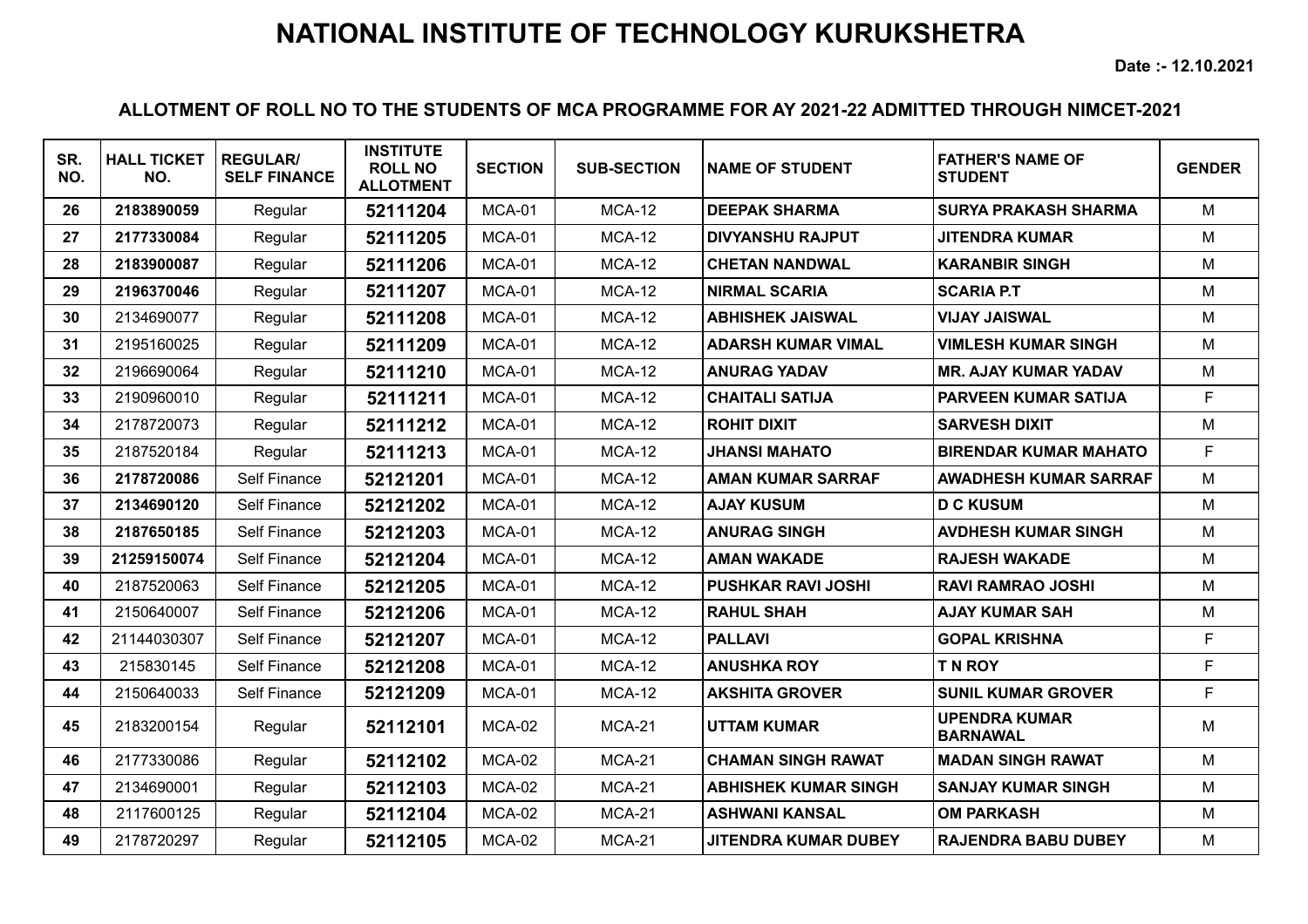**Date :- 12.10.2021**

| SR.<br>NO. | <b>HALL TICKET</b><br>NO. | <b>REGULAR/</b><br><b>SELF FINANCE</b> | <b>INSTITUTE</b><br><b>ROLL NO</b><br><b>ALLOTMENT</b> | <b>SECTION</b> | <b>SUB-SECTION</b> | <b>NAME OF STUDENT</b>       | <b>FATHER'S NAME OF</b><br><b>STUDENT</b> | <b>GENDER</b> |
|------------|---------------------------|----------------------------------------|--------------------------------------------------------|----------------|--------------------|------------------------------|-------------------------------------------|---------------|
| 50         | 2178720185                | Regular                                | 52112106                                               | MCA-02         | <b>MCA-21</b>      | <b>TUSHAR KUMAR WAMANKAR</b> | <b>PANJAB RAO WAMANKAR</b>                | M             |
| 51         | 2187650092                | Regular                                | 52112107                                               | $MCA-02$       | $MCA-21$           | <b>PRATIKSHIT BHARGAVA</b>   | <b>ATUL BHARGAVA</b>                      | M             |
| 52         | 2195310094                | Regular                                | 52112108                                               | MCA-02         | <b>MCA-21</b>      | <b>AYAN PAN</b>              | <b>SOMNATH PAN</b>                        | M             |
| 53         | 2183200318                | Regular                                | 52112109                                               | MCA-02         | <b>MCA-21</b>      | <b>AMAN KUMAR</b>            | <b>PRADEEP KUMAR HARI</b>                 | M             |
| 54         | 2183900090                | Regular                                | 52112110                                               | MCA-02         | <b>MCA-21</b>      | <b>AASHA DEVI</b>            | <b>HARI KISHAN</b>                        | F             |
| 55         | 2183900115                | Regular                                | 52112111                                               | MCA-02         | <b>MCA-21</b>      | <b>ANSHUMAN</b>              | <b>KULDEEP SAINI</b>                      | M             |
| 56         | 2166870009                | Regular                                | 52112112                                               | MCA-02         | <b>MCA-21</b>      | <b>AKANKSHA KUMARI</b>       | <b>PRAMOD KUMAR ANGURIA</b>               | F             |
| 57         | 2190960041                | Regular                                | 52112113                                               | MCA-02         | <b>MCA-21</b>      | <b>PRANAV RUSTAGI</b>        | <b>ADITYA RUSTAGI</b>                     | M             |
| 58         | 2178720407                | Regular                                | 52112114                                               | MCA-02         | <b>MCA-21</b>      | <b>ROHIT BANSAL</b>          | <b>NARESH BANSAL</b>                      | M             |
| 59         | 21267510065               | Self Finance                           | 52122101                                               | MCA-02         | <b>MCA-21</b>      | <b>AMAN KUMAR PANDEY</b>     | <b>KANHAIYA PANDEY</b>                    | M             |
| 60         | 2134690052                | Self Finance                           | 52122102                                               | MCA-02         | <b>MCA-21</b>      | <b>NEHA PATIDAR</b>          | <b>SHYAM PATIDAR</b>                      | F             |
| 61         | 2177450179                | <b>Self Finance</b>                    | 52122103                                               | MCA-02         | <b>MCA-21</b>      | <b>SIMONA GUPTA</b>          | <b>SUNIL KHANDELWAL</b>                   | F             |
| 62         | 2178720377                | Self Finance                           | 52122104                                               | MCA-02         | <b>MCA-21</b>      | <b>AYUSHI PANDEY</b>         | <b>ASHOK PANDEY</b>                       | F             |
| 63         | 2194660143                | Self Finance                           | 52122105                                               | MCA-02         | <b>MCA-21</b>      | <b>ANKIT SINGH</b>           | <b>BHAGBAN SINGH</b>                      | M             |
| 64         | 2117600120                | Self Finance                           | 52122106                                               | MCA-02         | <b>MCA-21</b>      | <b>NAVDEEP</b>               | <b>SUBE SINGH</b>                         | M             |
| 65         | 2178720152                | Self Finance                           | 52122107                                               | MCA-02         | <b>MCA-21</b>      | <b>RIYA GARG</b>             | <b>KRISHAN KUMAR</b>                      | F             |
| 66         | 21149590143               | <b>Self Finance</b>                    | 52122108                                               | MCA-02         | <b>MCA-21</b>      | <b>ANSHUL KUMAR</b>          | <b>UDAIVIR SINGH</b>                      | F             |
| 67         | 2183890042                | Regular                                | 52112201                                               | MCA-02         | $MCA-22$           | <b>ANKITA BURH</b>           | <b>BASANT BURH</b>                        | F             |
| 68         | 21267530037               | Regular                                | 52112202                                               | MCA-02         | $MCA-22$           | <b>STANZIN SKALZANG</b>      | <b>TSEWANG NAMGYAL</b>                    | E             |
| 69         | 2183900096                | Regular                                | 52112203                                               | MCA-02         | $MCA-22$           | <b>PURNIMA SINGH</b>         | <b>NARESH PAL SINGH</b>                   | F             |
| 70         | 21144030266               | Regular                                | 52112204                                               | MCA-02         | $MCA-22$           | <b>HARSH MAHESHWARI</b>      | <b>KISHAN KUMAR</b>                       | M             |
| 71         | 2190960119                | Regular                                | 52112205                                               | MCA-02         | $MCA-22$           | <b>JAYANT</b>                | <b>RAJBRIND PRASAD</b>                    | M             |
| 72         | 2185690066                | Regular                                | 52112206                                               | MCA-02         | $MCA-22$           | <b>NAKUL DEV</b>             | <b>RAMNIVASH</b>                          | M             |
| 73         | 21267530102               | Regular                                | 52112207                                               | MCA-02         | <b>MCA-22</b>      | <b>RICHA SINGH</b>           | <b>PRAMOD KUMAR DOHAREY</b>               | F             |
| 74         | 21149590036               | Regular                                | 52112208                                               | MCA-02         | <b>MCA-22</b>      | <b>VARUN BATRA</b>           | <b>NARESH KUMAR BATRA</b>                 | M             |